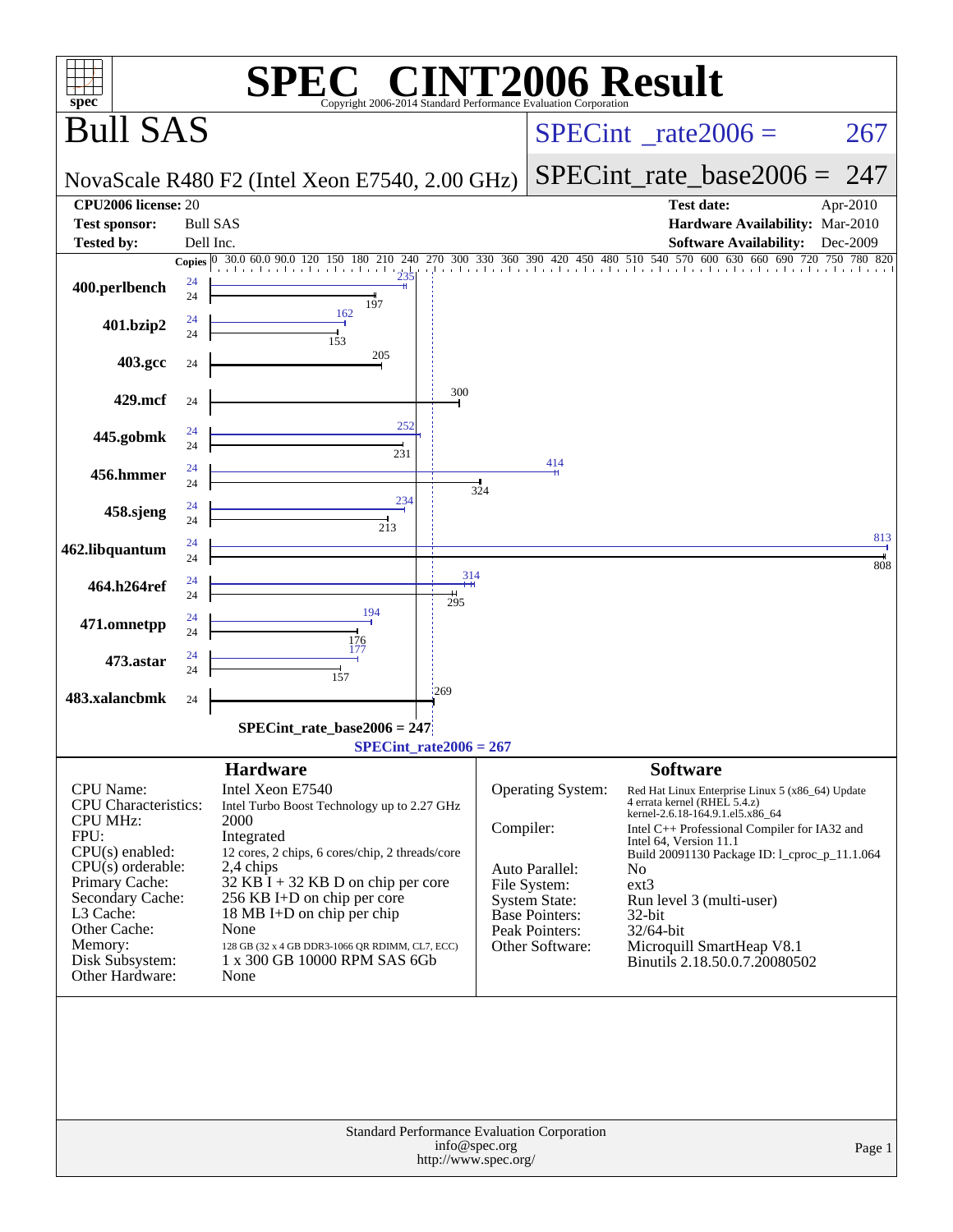

# **[SPEC CINT2006 Result](http://www.spec.org/auto/cpu2006/Docs/result-fields.html#SPECCINT2006Result)**

## Bull SAS

### SPECint rate $2006 = 267$

NovaScale R480 F2 (Intel Xeon E7540, 2.00 GHz)

[SPECint\\_rate\\_base2006 =](http://www.spec.org/auto/cpu2006/Docs/result-fields.html#SPECintratebase2006) 247

**[CPU2006 license:](http://www.spec.org/auto/cpu2006/Docs/result-fields.html#CPU2006license)** 20 **[Test date:](http://www.spec.org/auto/cpu2006/Docs/result-fields.html#Testdate)** Apr-2010

**[Test sponsor:](http://www.spec.org/auto/cpu2006/Docs/result-fields.html#Testsponsor)** Bull SAS **[Hardware Availability:](http://www.spec.org/auto/cpu2006/Docs/result-fields.html#HardwareAvailability)** Mar-2010 **[Tested by:](http://www.spec.org/auto/cpu2006/Docs/result-fields.html#Testedby)** Dell Inc. **[Software Availability:](http://www.spec.org/auto/cpu2006/Docs/result-fields.html#SoftwareAvailability)** Dec-2009

#### **[Results Table](http://www.spec.org/auto/cpu2006/Docs/result-fields.html#ResultsTable)**

|                  | <b>Base</b>                                                                                              |                |            |                |            |                |            |               | <b>Peak</b>    |              |                |              |                |              |  |
|------------------|----------------------------------------------------------------------------------------------------------|----------------|------------|----------------|------------|----------------|------------|---------------|----------------|--------------|----------------|--------------|----------------|--------------|--|
| <b>Benchmark</b> | <b>Copies</b>                                                                                            | <b>Seconds</b> | Ratio      | <b>Seconds</b> | Ratio      | <b>Seconds</b> | Ratio      | <b>Copies</b> | <b>Seconds</b> | <b>Ratio</b> | <b>Seconds</b> | <b>Ratio</b> | <b>Seconds</b> | <b>Ratio</b> |  |
| 400.perlbench    | 24                                                                                                       | 1178           | 199        | 1190           | 197        | 1190           | 197        | 24            | 996            | 235          | 997            | <u>235</u>   | 1008           | 233          |  |
| 401.bzip2        | 24                                                                                                       | 1514           | 153        | 1519           | 152        | 1517           | 153        | 24            | 1432           | 162          | 1437           | 161          | 1433           | <b>162</b>   |  |
| $403.\text{gcc}$ | 24                                                                                                       | 942            | 205        | 941            | 205        | 940            | 206        | 24            | 942            | 205          | 941            | 205          | 940            | 206          |  |
| $429$ .mcf       | 24                                                                                                       | 730            | 300        | 730            | <b>300</b> | 734            | 298        | 24            | 730            | 300          | 730            | 300          | 734            | 298          |  |
| $445$ .gobm $k$  | 24                                                                                                       | 1087           | 232        | 1090           | 231        | 1091           | 231        | 24            | 998            | 252          | 999            | 252          | 999            | 252          |  |
| 456.hmmer        | 24                                                                                                       | 689            | 325        | 690            | 324        | 694            | 323        | 24            | 541            | 414          | 536            | 418          | 540            | 414          |  |
| $458$ .sjeng     | 24                                                                                                       | 1367           | 212        | 1363           | 213        | 1360           | 213        | 24            | 1243           | 234          | 1243           | 234          | 1245           | 233          |  |
| 462.libquantum   | 24                                                                                                       | 615            | 808        | 613            | 811        | 615            | 808        | 24            | 611            | 813          | 611            | 814          | 612            | 813          |  |
| 464.h264ref      | 24                                                                                                       | 1799           | 295        | 1795           | 296        | 1829           | <b>290</b> | 24            | 1740           | 305          | 1693           | 314          | 1676           | 317          |  |
| 471.omnetpp      | 24                                                                                                       | 850            | <b>176</b> | 851            | 176        | 849            | 177        | 24            | 775            | 194          | 775            | 194          | 777            | 193          |  |
| $473$ . astar    | 24                                                                                                       | 1076           | 157        | 1077           | 156        | 1076           | 157        | 24            | 952            | 177          | 953            | 177          | 952            | 177          |  |
| 483.xalancbmk    | 24                                                                                                       | 616            | 269        | 616            | 269        | 619            | 267        | 24            | 616            | 269          | 616            | 269          | 619            | 267          |  |
|                  | Results appear in the order in which they were run. Bold underlined text indicates a median measurement. |                |            |                |            |                |            |               |                |              |                |              |                |              |  |

#### **[Submit Notes](http://www.spec.org/auto/cpu2006/Docs/result-fields.html#SubmitNotes)**

The config file option 'submit' was used. numactl was used to bind copies to the cores

#### **[Operating System Notes](http://www.spec.org/auto/cpu2006/Docs/result-fields.html#OperatingSystemNotes)**

'ulimit -s unlimited' was used to set the stacksize to unlimited prior to run

#### **[Platform Notes](http://www.spec.org/auto/cpu2006/Docs/result-fields.html#PlatformNotes)**

 vm.zone\_reclaim\_mode = 1 in /etc/sysctl.conf file BIOS Settings: Power Management = Maximum Performance (Default = Active Power Controller)

#### **[General Notes](http://www.spec.org/auto/cpu2006/Docs/result-fields.html#GeneralNotes)**

 The Dell PowerEdge R910 and the Bull NovaScale R480 F2 models are electronically equivalent. The results have been measured on a Dell PowerEdge R910 model.

## **[Base Compiler Invocation](http://www.spec.org/auto/cpu2006/Docs/result-fields.html#BaseCompilerInvocation)**

[C benchmarks](http://www.spec.org/auto/cpu2006/Docs/result-fields.html#Cbenchmarks):

[icc -m32](http://www.spec.org/cpu2006/results/res2010q3/cpu2006-20100621-11925.flags.html#user_CCbase_intel_icc_32bit_5ff4a39e364c98233615fdd38438c6f2)

Continued on next page

Standard Performance Evaluation Corporation [info@spec.org](mailto:info@spec.org) <http://www.spec.org/>

Page 2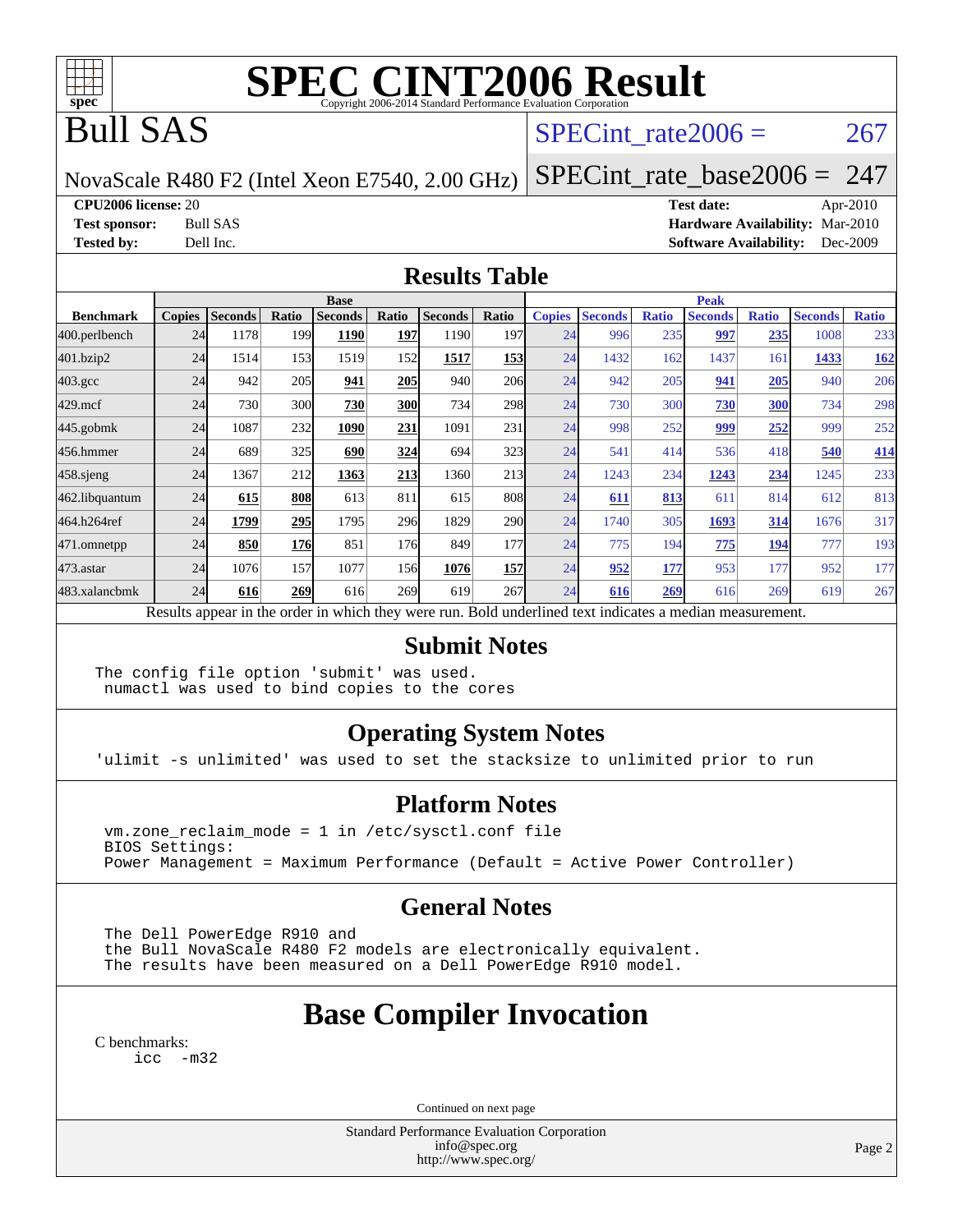| <b>SPEC CINT2006 Result</b>                                                                                                                                                                                                                                                   |                                                                                                               |  |  |  |  |  |  |  |
|-------------------------------------------------------------------------------------------------------------------------------------------------------------------------------------------------------------------------------------------------------------------------------|---------------------------------------------------------------------------------------------------------------|--|--|--|--|--|--|--|
| $spec^*$<br>Copyright 2006-2014 Standard Performance Evaluation Corporation<br><b>Bull SAS</b>                                                                                                                                                                                | $SPECint$ rate $2006 =$<br>267                                                                                |  |  |  |  |  |  |  |
| NovaScale R480 F2 (Intel Xeon E7540, 2.00 GHz)                                                                                                                                                                                                                                | $SPECint_rate\_base2006 = 247$                                                                                |  |  |  |  |  |  |  |
| CPU2006 license: 20<br><b>Bull SAS</b><br><b>Test sponsor:</b><br><b>Tested by:</b><br>Dell Inc.                                                                                                                                                                              | <b>Test date:</b><br>Apr-2010<br>Hardware Availability: Mar-2010<br><b>Software Availability:</b><br>Dec-2009 |  |  |  |  |  |  |  |
| <b>Base Compiler Invocation (Continued)</b><br>$C_{++}$ benchmarks:<br>icpc -m32                                                                                                                                                                                              |                                                                                                               |  |  |  |  |  |  |  |
| <b>Base Portability Flags</b><br>400.perlbench: -DSPEC_CPU_LINUX_IA32<br>462.libquantum: - DSPEC_CPU_LINUX<br>483.xalancbmk: -DSPEC_CPU_LINUX                                                                                                                                 |                                                                                                               |  |  |  |  |  |  |  |
| <b>Base Optimization Flags</b><br>C benchmarks:<br>-xSSE4.2 -ipo -03 -no-prec-div -static -opt-prefetch<br>$C_{++}$ benchmarks:<br>-xSSE4.2 -ipo -03 -no-prec-div -opt-prefetch -Wl,-z, muldefs<br>-L/home/cmplr/usr3/alrahate/cpu2006.1.1.ic11.1/libic11.1-32bit -lsmartheap |                                                                                                               |  |  |  |  |  |  |  |
| <b>Base Other Flags</b><br>C benchmarks:<br>403.gcc: -Dalloca=_alloca                                                                                                                                                                                                         |                                                                                                               |  |  |  |  |  |  |  |
| <b>Peak Compiler Invocation</b><br>C benchmarks (except as noted below):<br>$-m32$<br>icc<br>401.bzip2: icc -m64<br>456.hmmer: icc -m64<br>458.sjeng: icc -m64<br>462.libquantum: icc -m64<br>C++ benchmarks (except as noted below):                                         |                                                                                                               |  |  |  |  |  |  |  |

[icpc -m32](http://www.spec.org/cpu2006/results/res2010q3/cpu2006-20100621-11925.flags.html#user_CXXpeak_intel_icpc_32bit_4e5a5ef1a53fd332b3c49e69c3330699)

473.astar: [icpc -m64](http://www.spec.org/cpu2006/results/res2010q3/cpu2006-20100621-11925.flags.html#user_peakCXXLD473_astar_intel_icpc_64bit_fc66a5337ce925472a5c54ad6a0de310)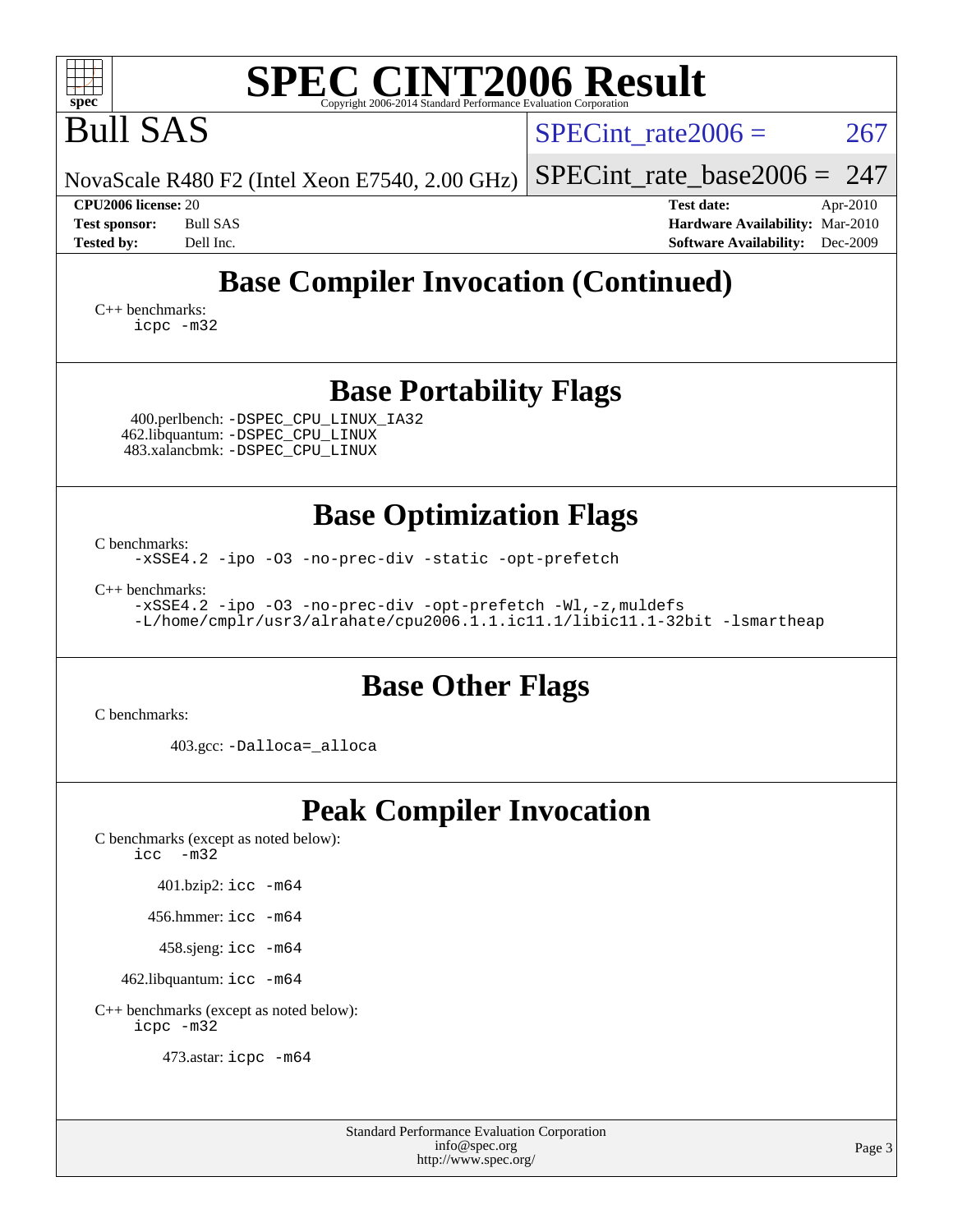![](_page_3_Picture_0.jpeg)

# **[SPEC CINT2006 Result](http://www.spec.org/auto/cpu2006/Docs/result-fields.html#SPECCINT2006Result)**

## Bull SAS

SPECint rate $2006 = 267$ 

NovaScale R480 F2 (Intel Xeon E7540, 2.00 GHz)

[SPECint\\_rate\\_base2006 =](http://www.spec.org/auto/cpu2006/Docs/result-fields.html#SPECintratebase2006)  $247$ 

Page 4

**[CPU2006 license:](http://www.spec.org/auto/cpu2006/Docs/result-fields.html#CPU2006license)** 20 **[Test date:](http://www.spec.org/auto/cpu2006/Docs/result-fields.html#Testdate)** Apr-2010 **[Test sponsor:](http://www.spec.org/auto/cpu2006/Docs/result-fields.html#Testsponsor)** Bull SAS **[Hardware Availability:](http://www.spec.org/auto/cpu2006/Docs/result-fields.html#HardwareAvailability)** Mar-2010 **[Tested by:](http://www.spec.org/auto/cpu2006/Docs/result-fields.html#Testedby)** Dell Inc. **[Software Availability:](http://www.spec.org/auto/cpu2006/Docs/result-fields.html#SoftwareAvailability)** Dec-2009

### **[Peak Portability Flags](http://www.spec.org/auto/cpu2006/Docs/result-fields.html#PeakPortabilityFlags)**

 400.perlbench: [-DSPEC\\_CPU\\_LINUX\\_IA32](http://www.spec.org/cpu2006/results/res2010q3/cpu2006-20100621-11925.flags.html#b400.perlbench_peakCPORTABILITY_DSPEC_CPU_LINUX_IA32) 401.bzip2: [-DSPEC\\_CPU\\_LP64](http://www.spec.org/cpu2006/results/res2010q3/cpu2006-20100621-11925.flags.html#suite_peakCPORTABILITY401_bzip2_DSPEC_CPU_LP64) 456.hmmer: [-DSPEC\\_CPU\\_LP64](http://www.spec.org/cpu2006/results/res2010q3/cpu2006-20100621-11925.flags.html#suite_peakCPORTABILITY456_hmmer_DSPEC_CPU_LP64) 458.sjeng: [-DSPEC\\_CPU\\_LP64](http://www.spec.org/cpu2006/results/res2010q3/cpu2006-20100621-11925.flags.html#suite_peakCPORTABILITY458_sjeng_DSPEC_CPU_LP64) 462.libquantum: [-DSPEC\\_CPU\\_LP64](http://www.spec.org/cpu2006/results/res2010q3/cpu2006-20100621-11925.flags.html#suite_peakCPORTABILITY462_libquantum_DSPEC_CPU_LP64) [-DSPEC\\_CPU\\_LINUX](http://www.spec.org/cpu2006/results/res2010q3/cpu2006-20100621-11925.flags.html#b462.libquantum_peakCPORTABILITY_DSPEC_CPU_LINUX) 473.astar: [-DSPEC\\_CPU\\_LP64](http://www.spec.org/cpu2006/results/res2010q3/cpu2006-20100621-11925.flags.html#suite_peakCXXPORTABILITY473_astar_DSPEC_CPU_LP64) 483.xalancbmk: [-DSPEC\\_CPU\\_LINUX](http://www.spec.org/cpu2006/results/res2010q3/cpu2006-20100621-11925.flags.html#b483.xalancbmk_peakCXXPORTABILITY_DSPEC_CPU_LINUX)

## **[Peak Optimization Flags](http://www.spec.org/auto/cpu2006/Docs/result-fields.html#PeakOptimizationFlags)**

[C benchmarks](http://www.spec.org/auto/cpu2006/Docs/result-fields.html#Cbenchmarks):

Standard Performance Evaluation Corporation 400.perlbench: [-xSSE4.2](http://www.spec.org/cpu2006/results/res2010q3/cpu2006-20100621-11925.flags.html#user_peakPASS2_CFLAGSPASS2_LDCFLAGS400_perlbench_f-xSSE42_f91528193cf0b216347adb8b939d4107)(pass 2) [-prof-gen](http://www.spec.org/cpu2006/results/res2010q3/cpu2006-20100621-11925.flags.html#user_peakPASS1_CFLAGSPASS1_LDCFLAGS400_perlbench_prof_gen_e43856698f6ca7b7e442dfd80e94a8fc)(pass 1) [-ipo](http://www.spec.org/cpu2006/results/res2010q3/cpu2006-20100621-11925.flags.html#user_peakPASS2_CFLAGSPASS2_LDCFLAGS400_perlbench_f-ipo)(pass 2) [-O3](http://www.spec.org/cpu2006/results/res2010q3/cpu2006-20100621-11925.flags.html#user_peakPASS2_CFLAGSPASS2_LDCFLAGS400_perlbench_f-O3)(pass 2) [-no-prec-div](http://www.spec.org/cpu2006/results/res2010q3/cpu2006-20100621-11925.flags.html#user_peakPASS2_CFLAGSPASS2_LDCFLAGS400_perlbench_f-no-prec-div)(pass 2) [-static](http://www.spec.org/cpu2006/results/res2010q3/cpu2006-20100621-11925.flags.html#user_peakPASS2_CFLAGSPASS2_LDCFLAGS400_perlbench_f-static)(pass 2) [-prof-use](http://www.spec.org/cpu2006/results/res2010q3/cpu2006-20100621-11925.flags.html#user_peakPASS2_CFLAGSPASS2_LDCFLAGS400_perlbench_prof_use_bccf7792157ff70d64e32fe3e1250b55)(pass 2) [-ansi-alias](http://www.spec.org/cpu2006/results/res2010q3/cpu2006-20100621-11925.flags.html#user_peakCOPTIMIZE400_perlbench_f-ansi-alias) 401.bzip2: [-xSSE4.2](http://www.spec.org/cpu2006/results/res2010q3/cpu2006-20100621-11925.flags.html#user_peakPASS2_CFLAGSPASS2_LDCFLAGS401_bzip2_f-xSSE42_f91528193cf0b216347adb8b939d4107)(pass 2) [-prof-gen](http://www.spec.org/cpu2006/results/res2010q3/cpu2006-20100621-11925.flags.html#user_peakPASS1_CFLAGSPASS1_LDCFLAGS401_bzip2_prof_gen_e43856698f6ca7b7e442dfd80e94a8fc)(pass 1) [-ipo](http://www.spec.org/cpu2006/results/res2010q3/cpu2006-20100621-11925.flags.html#user_peakPASS2_CFLAGSPASS2_LDCFLAGS401_bzip2_f-ipo)(pass 2) [-O3](http://www.spec.org/cpu2006/results/res2010q3/cpu2006-20100621-11925.flags.html#user_peakPASS2_CFLAGSPASS2_LDCFLAGS401_bzip2_f-O3)(pass 2) [-no-prec-div](http://www.spec.org/cpu2006/results/res2010q3/cpu2006-20100621-11925.flags.html#user_peakPASS2_CFLAGSPASS2_LDCFLAGS401_bzip2_f-no-prec-div)(pass 2) [-static](http://www.spec.org/cpu2006/results/res2010q3/cpu2006-20100621-11925.flags.html#user_peakPASS2_CFLAGSPASS2_LDCFLAGS401_bzip2_f-static)(pass 2) [-prof-use](http://www.spec.org/cpu2006/results/res2010q3/cpu2006-20100621-11925.flags.html#user_peakPASS2_CFLAGSPASS2_LDCFLAGS401_bzip2_prof_use_bccf7792157ff70d64e32fe3e1250b55)(pass 2) [-opt-prefetch](http://www.spec.org/cpu2006/results/res2010q3/cpu2006-20100621-11925.flags.html#user_peakCOPTIMIZE401_bzip2_f-opt-prefetch) [-ansi-alias](http://www.spec.org/cpu2006/results/res2010q3/cpu2006-20100621-11925.flags.html#user_peakCOPTIMIZE401_bzip2_f-ansi-alias) [-auto-ilp32](http://www.spec.org/cpu2006/results/res2010q3/cpu2006-20100621-11925.flags.html#user_peakCOPTIMIZE401_bzip2_f-auto-ilp32)  $403.\text{gcc: basepeak}$  = yes  $429$ .mcf: basepeak = yes 445.gobmk: [-xSSE4.2](http://www.spec.org/cpu2006/results/res2010q3/cpu2006-20100621-11925.flags.html#user_peakPASS2_CFLAGSPASS2_LDCFLAGS445_gobmk_f-xSSE42_f91528193cf0b216347adb8b939d4107)(pass 2) [-prof-gen](http://www.spec.org/cpu2006/results/res2010q3/cpu2006-20100621-11925.flags.html#user_peakPASS1_CFLAGSPASS1_LDCFLAGS445_gobmk_prof_gen_e43856698f6ca7b7e442dfd80e94a8fc)(pass 1) [-prof-use](http://www.spec.org/cpu2006/results/res2010q3/cpu2006-20100621-11925.flags.html#user_peakPASS2_CFLAGSPASS2_LDCFLAGS445_gobmk_prof_use_bccf7792157ff70d64e32fe3e1250b55)(pass 2) [-O2](http://www.spec.org/cpu2006/results/res2010q3/cpu2006-20100621-11925.flags.html#user_peakCOPTIMIZE445_gobmk_f-O2) [-ipo](http://www.spec.org/cpu2006/results/res2010q3/cpu2006-20100621-11925.flags.html#user_peakCOPTIMIZE445_gobmk_f-ipo) [-no-prec-div](http://www.spec.org/cpu2006/results/res2010q3/cpu2006-20100621-11925.flags.html#user_peakCOPTIMIZE445_gobmk_f-no-prec-div) [-ansi-alias](http://www.spec.org/cpu2006/results/res2010q3/cpu2006-20100621-11925.flags.html#user_peakCOPTIMIZE445_gobmk_f-ansi-alias) 456.hmmer: [-xSSE4.2](http://www.spec.org/cpu2006/results/res2010q3/cpu2006-20100621-11925.flags.html#user_peakCOPTIMIZE456_hmmer_f-xSSE42_f91528193cf0b216347adb8b939d4107) [-ipo](http://www.spec.org/cpu2006/results/res2010q3/cpu2006-20100621-11925.flags.html#user_peakCOPTIMIZE456_hmmer_f-ipo) [-O3](http://www.spec.org/cpu2006/results/res2010q3/cpu2006-20100621-11925.flags.html#user_peakCOPTIMIZE456_hmmer_f-O3) [-no-prec-div](http://www.spec.org/cpu2006/results/res2010q3/cpu2006-20100621-11925.flags.html#user_peakCOPTIMIZE456_hmmer_f-no-prec-div) [-static](http://www.spec.org/cpu2006/results/res2010q3/cpu2006-20100621-11925.flags.html#user_peakCOPTIMIZE456_hmmer_f-static) [-unroll2](http://www.spec.org/cpu2006/results/res2010q3/cpu2006-20100621-11925.flags.html#user_peakCOPTIMIZE456_hmmer_f-unroll_784dae83bebfb236979b41d2422d7ec2) [-ansi-alias](http://www.spec.org/cpu2006/results/res2010q3/cpu2006-20100621-11925.flags.html#user_peakCOPTIMIZE456_hmmer_f-ansi-alias) [-auto-ilp32](http://www.spec.org/cpu2006/results/res2010q3/cpu2006-20100621-11925.flags.html#user_peakCOPTIMIZE456_hmmer_f-auto-ilp32) 458.sjeng: [-xSSE4.2](http://www.spec.org/cpu2006/results/res2010q3/cpu2006-20100621-11925.flags.html#user_peakPASS2_CFLAGSPASS2_LDCFLAGS458_sjeng_f-xSSE42_f91528193cf0b216347adb8b939d4107)(pass 2) [-prof-gen](http://www.spec.org/cpu2006/results/res2010q3/cpu2006-20100621-11925.flags.html#user_peakPASS1_CFLAGSPASS1_LDCFLAGS458_sjeng_prof_gen_e43856698f6ca7b7e442dfd80e94a8fc)(pass 1) [-ipo](http://www.spec.org/cpu2006/results/res2010q3/cpu2006-20100621-11925.flags.html#user_peakPASS2_CFLAGSPASS2_LDCFLAGS458_sjeng_f-ipo)(pass 2) [-O3](http://www.spec.org/cpu2006/results/res2010q3/cpu2006-20100621-11925.flags.html#user_peakPASS2_CFLAGSPASS2_LDCFLAGS458_sjeng_f-O3)(pass 2) [-no-prec-div](http://www.spec.org/cpu2006/results/res2010q3/cpu2006-20100621-11925.flags.html#user_peakPASS2_CFLAGSPASS2_LDCFLAGS458_sjeng_f-no-prec-div)(pass 2) [-static](http://www.spec.org/cpu2006/results/res2010q3/cpu2006-20100621-11925.flags.html#user_peakPASS2_CFLAGSPASS2_LDCFLAGS458_sjeng_f-static)(pass 2) [-prof-use](http://www.spec.org/cpu2006/results/res2010q3/cpu2006-20100621-11925.flags.html#user_peakPASS2_CFLAGSPASS2_LDCFLAGS458_sjeng_prof_use_bccf7792157ff70d64e32fe3e1250b55)(pass 2) [-unroll4](http://www.spec.org/cpu2006/results/res2010q3/cpu2006-20100621-11925.flags.html#user_peakCOPTIMIZE458_sjeng_f-unroll_4e5e4ed65b7fd20bdcd365bec371b81f) [-auto-ilp32](http://www.spec.org/cpu2006/results/res2010q3/cpu2006-20100621-11925.flags.html#user_peakCOPTIMIZE458_sjeng_f-auto-ilp32) 462.libquantum: [-xSSE4.2](http://www.spec.org/cpu2006/results/res2010q3/cpu2006-20100621-11925.flags.html#user_peakCOPTIMIZE462_libquantum_f-xSSE42_f91528193cf0b216347adb8b939d4107) [-ipo](http://www.spec.org/cpu2006/results/res2010q3/cpu2006-20100621-11925.flags.html#user_peakCOPTIMIZE462_libquantum_f-ipo) [-O3](http://www.spec.org/cpu2006/results/res2010q3/cpu2006-20100621-11925.flags.html#user_peakCOPTIMIZE462_libquantum_f-O3) [-no-prec-div](http://www.spec.org/cpu2006/results/res2010q3/cpu2006-20100621-11925.flags.html#user_peakCOPTIMIZE462_libquantum_f-no-prec-div) [-static](http://www.spec.org/cpu2006/results/res2010q3/cpu2006-20100621-11925.flags.html#user_peakCOPTIMIZE462_libquantum_f-static) [-auto-ilp32](http://www.spec.org/cpu2006/results/res2010q3/cpu2006-20100621-11925.flags.html#user_peakCOPTIMIZE462_libquantum_f-auto-ilp32) [-opt-prefetch](http://www.spec.org/cpu2006/results/res2010q3/cpu2006-20100621-11925.flags.html#user_peakCOPTIMIZE462_libquantum_f-opt-prefetch) 464.h264ref: [-xSSE4.2](http://www.spec.org/cpu2006/results/res2010q3/cpu2006-20100621-11925.flags.html#user_peakPASS2_CFLAGSPASS2_LDCFLAGS464_h264ref_f-xSSE42_f91528193cf0b216347adb8b939d4107)(pass 2) [-prof-gen](http://www.spec.org/cpu2006/results/res2010q3/cpu2006-20100621-11925.flags.html#user_peakPASS1_CFLAGSPASS1_LDCFLAGS464_h264ref_prof_gen_e43856698f6ca7b7e442dfd80e94a8fc)(pass 1) [-ipo](http://www.spec.org/cpu2006/results/res2010q3/cpu2006-20100621-11925.flags.html#user_peakPASS2_CFLAGSPASS2_LDCFLAGS464_h264ref_f-ipo)(pass 2) [-O3](http://www.spec.org/cpu2006/results/res2010q3/cpu2006-20100621-11925.flags.html#user_peakPASS2_CFLAGSPASS2_LDCFLAGS464_h264ref_f-O3)(pass 2) [-no-prec-div](http://www.spec.org/cpu2006/results/res2010q3/cpu2006-20100621-11925.flags.html#user_peakPASS2_CFLAGSPASS2_LDCFLAGS464_h264ref_f-no-prec-div)(pass 2) [-static](http://www.spec.org/cpu2006/results/res2010q3/cpu2006-20100621-11925.flags.html#user_peakPASS2_CFLAGSPASS2_LDCFLAGS464_h264ref_f-static)(pass 2) [-prof-use](http://www.spec.org/cpu2006/results/res2010q3/cpu2006-20100621-11925.flags.html#user_peakPASS2_CFLAGSPASS2_LDCFLAGS464_h264ref_prof_use_bccf7792157ff70d64e32fe3e1250b55)(pass 2) [-unroll2](http://www.spec.org/cpu2006/results/res2010q3/cpu2006-20100621-11925.flags.html#user_peakCOPTIMIZE464_h264ref_f-unroll_784dae83bebfb236979b41d2422d7ec2) [-ansi-alias](http://www.spec.org/cpu2006/results/res2010q3/cpu2006-20100621-11925.flags.html#user_peakCOPTIMIZE464_h264ref_f-ansi-alias) [C++ benchmarks:](http://www.spec.org/auto/cpu2006/Docs/result-fields.html#CXXbenchmarks) 471.omnetpp: [-xSSE4.2](http://www.spec.org/cpu2006/results/res2010q3/cpu2006-20100621-11925.flags.html#user_peakPASS2_CXXFLAGSPASS2_LDCXXFLAGS471_omnetpp_f-xSSE42_f91528193cf0b216347adb8b939d4107)(pass 2) [-prof-gen](http://www.spec.org/cpu2006/results/res2010q3/cpu2006-20100621-11925.flags.html#user_peakPASS1_CXXFLAGSPASS1_LDCXXFLAGS471_omnetpp_prof_gen_e43856698f6ca7b7e442dfd80e94a8fc)(pass 1) [-ipo](http://www.spec.org/cpu2006/results/res2010q3/cpu2006-20100621-11925.flags.html#user_peakPASS2_CXXFLAGSPASS2_LDCXXFLAGS471_omnetpp_f-ipo)(pass 2) [-O3](http://www.spec.org/cpu2006/results/res2010q3/cpu2006-20100621-11925.flags.html#user_peakPASS2_CXXFLAGSPASS2_LDCXXFLAGS471_omnetpp_f-O3)(pass 2) [-no-prec-div](http://www.spec.org/cpu2006/results/res2010q3/cpu2006-20100621-11925.flags.html#user_peakPASS2_CXXFLAGSPASS2_LDCXXFLAGS471_omnetpp_f-no-prec-div)(pass 2) [-prof-use](http://www.spec.org/cpu2006/results/res2010q3/cpu2006-20100621-11925.flags.html#user_peakPASS2_CXXFLAGSPASS2_LDCXXFLAGS471_omnetpp_prof_use_bccf7792157ff70d64e32fe3e1250b55)(pass 2) [-ansi-alias](http://www.spec.org/cpu2006/results/res2010q3/cpu2006-20100621-11925.flags.html#user_peakCXXOPTIMIZE471_omnetpp_f-ansi-alias) [-opt-ra-region-strategy=block](http://www.spec.org/cpu2006/results/res2010q3/cpu2006-20100621-11925.flags.html#user_peakCXXOPTIMIZE471_omnetpp_f-opt-ra-region-strategy-block_a0a37c372d03933b2a18d4af463c1f69) [-Wl,-z,muldefs](http://www.spec.org/cpu2006/results/res2010q3/cpu2006-20100621-11925.flags.html#user_peakEXTRA_LDFLAGS471_omnetpp_link_force_multiple1_74079c344b956b9658436fd1b6dd3a8a) [-L/home/cmplr/usr3/alrahate/cpu2006.1.1.ic11.1/libic11.1-32bit -lsmartheap](http://www.spec.org/cpu2006/results/res2010q3/cpu2006-20100621-11925.flags.html#user_peakEXTRA_LIBS471_omnetpp_SmartHeap_d86dffe4a79b79ef8890d5cce17030c3) Continued on next page

[info@spec.org](mailto:info@spec.org) <http://www.spec.org/>